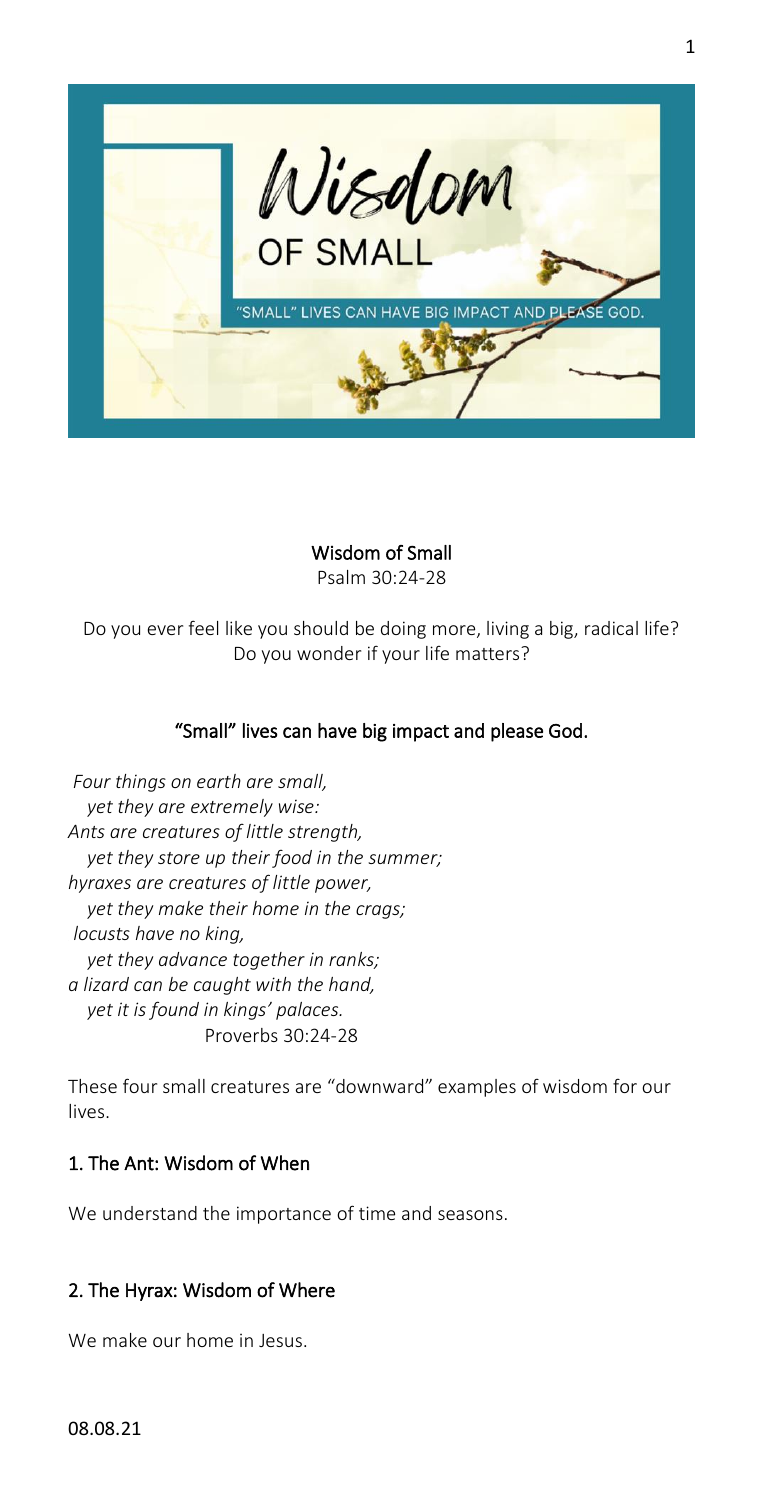*Yes, my soul, find rest in God; my hope comes from him. Truly he is my rock and my salvation; he is my fortress, I will not be shaken. My salvation and my honor depend on God; he is my mighty rock, my refuge.* Psalm 62:5-7

*"I am the vine; you are the branches. If you remain in me and I in you, you will bear much fruit; apart from me you can do nothing."* John 15:5

# 3. The Locust: Wisdom of Who

We are not whole when alone.

Our faith is not just personal but collective: we are part of a family, a covenant people.

## 4. The Lizard: Wisdom of How

We have been brought near to God, the King by His glorious grace.

*Remember that at that time you were separate from Christ, excluded from citizenship in Israel and foreigners to the covenants of the promise, without hope and without God in the world. But now in Christ Jesus you who once were far away have been brought near by the blood of Christ.* Ephesians 2:12-13

*Let us then approach God's throne of grace with confidence, so that we may receive mercy and find grace to help us in our time of need.* Hebrews 4:16

#### Conclusion

The wisdom of small teaches us to live in light of *when*, *who*, *where* and *how*. If these small creatures demonstrate how to live wisely and please God, then how much more can we who bear His image, live wisely and please Him in our ordinary lives, our "small" lives?

Jesus spent 30 years in ordinary life and the Father said He was pleased with Him, (Matthew 3:17) before Jesus performed a single miracle or healed anyone. Just like Jesus, we are His beloved daughters/sons, our ordinary lives are sacred and they please God.

This week, remind yourself of *whose* you are and *who* you are, acknowledging the value of your life in His kingdom. Take time throughout your day (maybe set reminders on your phone) to say: